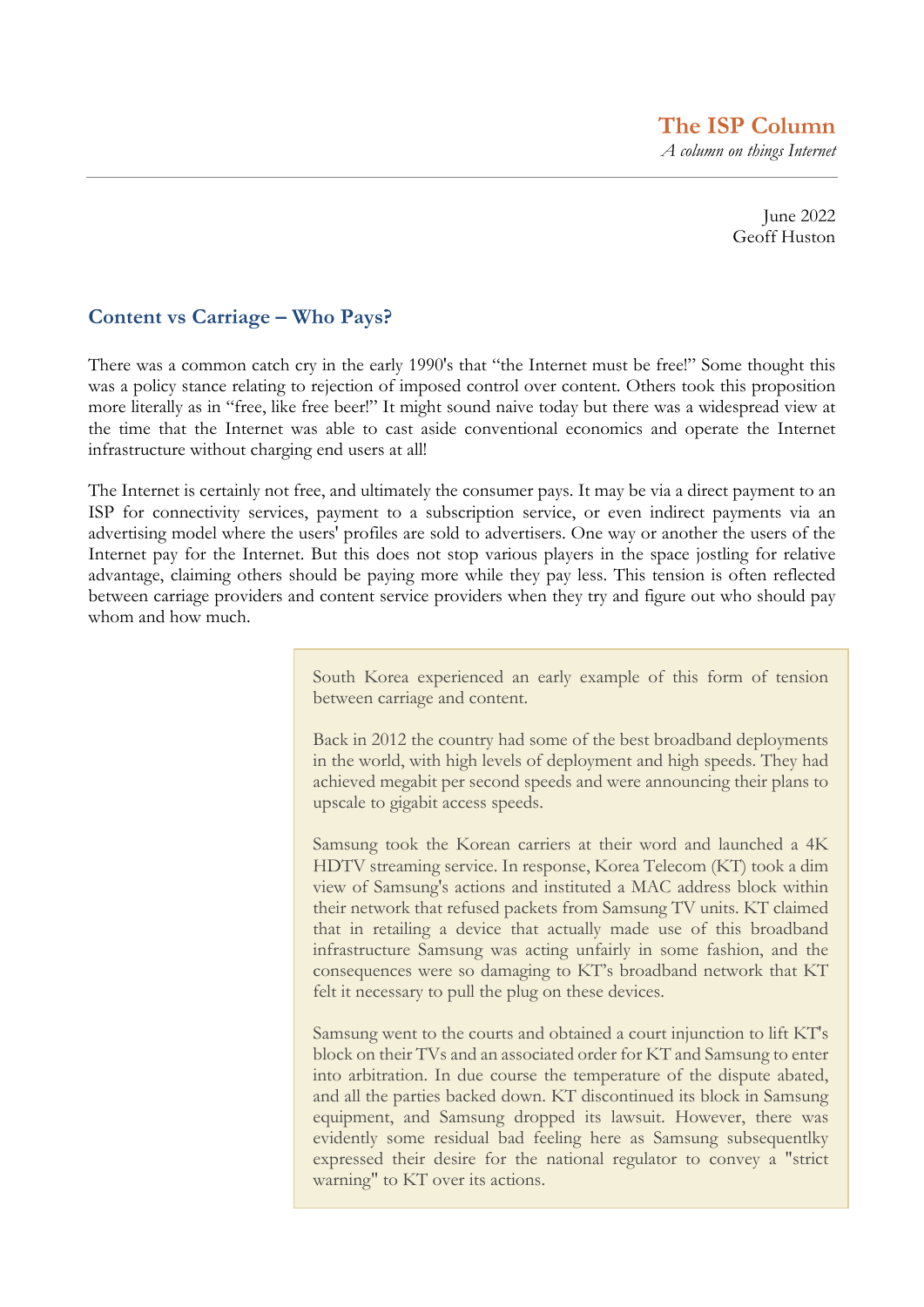#### **"You owe us!"**

We can go back even further to early years of the commercial Internet and see a radically different picture to what we have today. At that time, it was the Internet Service Providers (ISPs) who enjoyed a commercial relationship with end users, and it was the emerging world of content that was struggling to find a viable business model.

Here's what was on our minds back in 2001:

#### **This Message is bundled with your Internet Service**

The original concept, of a separate and distinct content economy as an overlay on top of the underlying connectivity of the Internet is one that has not been realized so far. Yet, paradoxically, every day tens, if not hundreds, of millions of individuals spend tens, if not hundreds of millions of hours viewing content downloaded from billions of web pages published on the Internet. Most of this content is free to the viewer, and this raises the issue that if all content on the Internet is to remain free of consumer charges, then we are going to have to work out some other way to compensate the original author or creator of the content. We are not quite in that dire position yet, as there is one other consumer relationship in the Internet economy that may be used to sustain a viable content economy. This relationship is the provision of Internet access, where the consumer pays the ISP, or access provider, for access to the Internet. The line of argument here is that without content there would be no demand for Internet access and no access market, and, bearing this in mind, the case is made that the access provider should use some of the access revenue to compensate content providers.

[...]

So the prediction remains that the Internet content market will be a robust and highly valued market. It's just that we've yet to reach that particular reality where this prediction becomes established fact.

http://www.potaroo.net/ispcol/2001-06/2001-06-content.html

At that time providing content on the internet was a task requiring a certain level of devotion and faith and little else. Almost everything the content folk had tried in terms of sustaining an Internet-based content economy was failing. Nobody was buying subscription services. Banner ads were widely viewed as an annoyance. The all-important click rate on banner ads was just too low to sustain a rich content industry. Portals and attempts to corral the user, such as the much touted Look Smart of the Internet boom of the preceding years, were now looking distinctly passé and certainly not a revenue opportunity. And efforts to use search engines as advertising platforms were not gaining traction with users. Nothing seemed to be working as a viable content model.

So, content looked for where the money was at the time, and they saw the access service providers, who were billing every customer every month. We heard the strident call from the content providers: "Access is only useful if there is content. Access is essentially reselling our content, but not paying for it. This is theft! You owe us money!"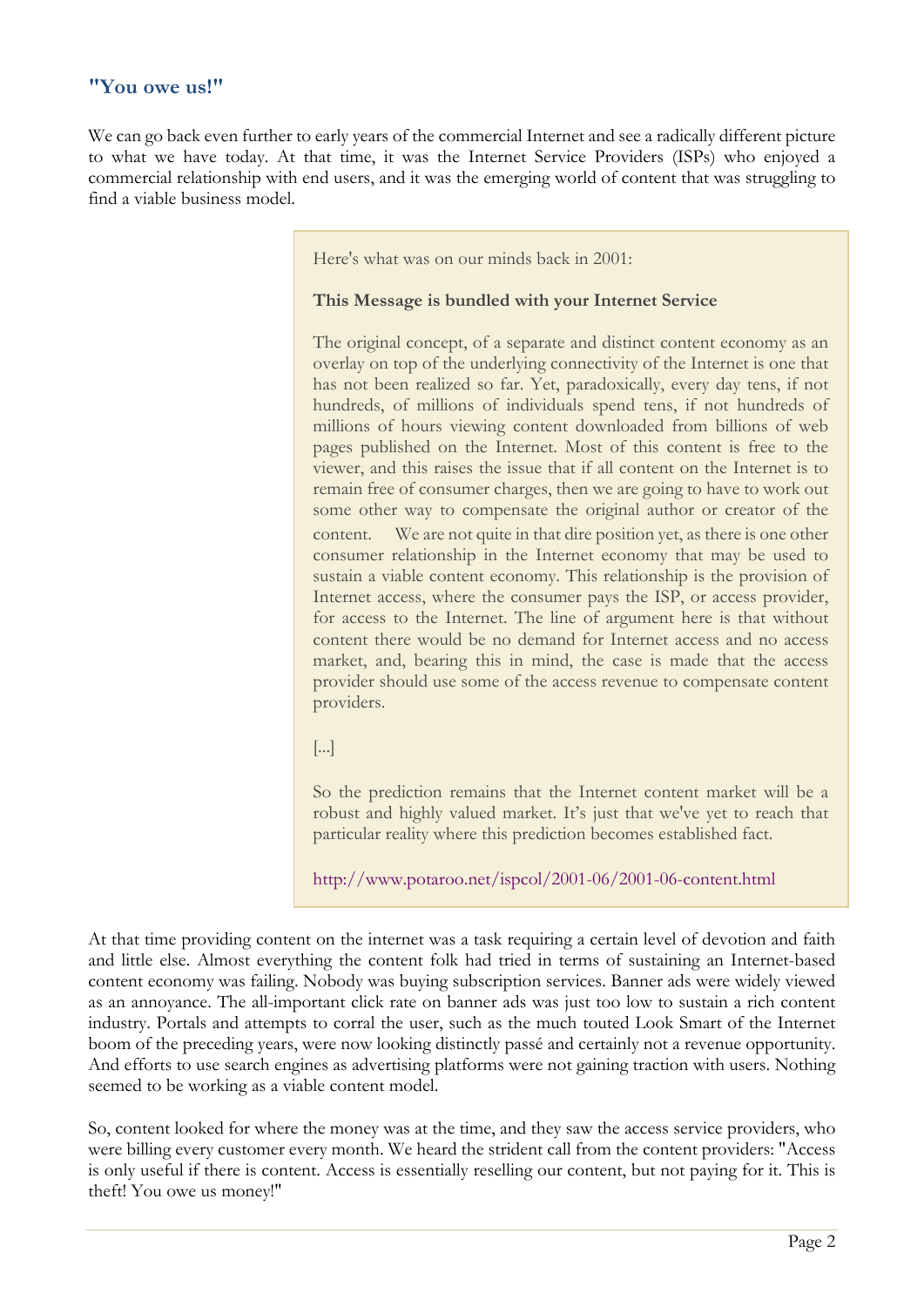Yes, that should sound familiar. It's essentially the same argument we are now hearing from the carriage operators, now arguing that there should be a monetary flow in the opposite direction!

Let's turn to South Korea once more:

In October 2021 SK Broadband sued Netflix to obtain a judgement to pay for the carrier's increased cost in bearing the surge traffic loads resulting from Korean users streaming Netflix content. The move comes after a Seoul court said Netflix should reasonably give something in return to the internet service provider for network usage, and multiple South Korean lawmakers have spoken out against content providers who do not pay for network usage despite generating explosive traffic. Yes, this is pretty much the opposite outcome from the earlier 2012 episode.

Netflix evidently does not have a direct Korean network presence to deliver content, and it streams its content from servers in Japan and Hong. Traffic is being streamed across SK's network as a result of the actions of SK users, and if SK Broadband did not constructed an adequate network to handle this volume of traffic then that is a failing on the part of SK Broadband, not Netflix. Netflix has argued that its duty ends with creating content and making it accessible. SK's expenses were incurred while fulfilling its contractual obligations to its users.

This time around the Korean courts have, perhaps predictably, sided with the arguments of the local carriage provider rather than the offshore big tech enterprise.

## **"No, it's you who owe us!"**

Aside from the obvious amusement value, what is there to learn from this volte-face that the industry has managed to achieve in the past decade? What happened?

I suppose that the major shift was a dramatic change in the advertising model, and the best example I can think of to illustrate this comes from Hal Varian, a noted economist in the information space who observed back in 1998 or thereabouts that spam is merely a failure of information about the consumer. If you knew all there was to know about that consumer, then you could ensure that what you sent to the consumer was not unwanted digital detritus but timely and helpful advice!

What content providers started doing a decade ago was intensively scrutinising their users. What web pages did they linger on? What content attracted their interest? What makes a user come back to a content site? What is the user wanting to purchase? Can we help in facilitating this purchase? What could we do for the user that would provide us with even more knowledge about the user's preferences? Would running their mail service provide that depth of information? How about running their document storage system? How about helping them create their documents? All of these online services might be free to the user, but at the same time they are immensely informative services. They provide a rich vein of real time information about each and every user. And it's this stream of personal profile information that can be sold to advertisers as intimate knowledge of a consumer's preferences and interests.

This form of mining of the data exhaust that each user generates in this online environment has proved to be transformational for the content industry. However, this did not start as a battle between the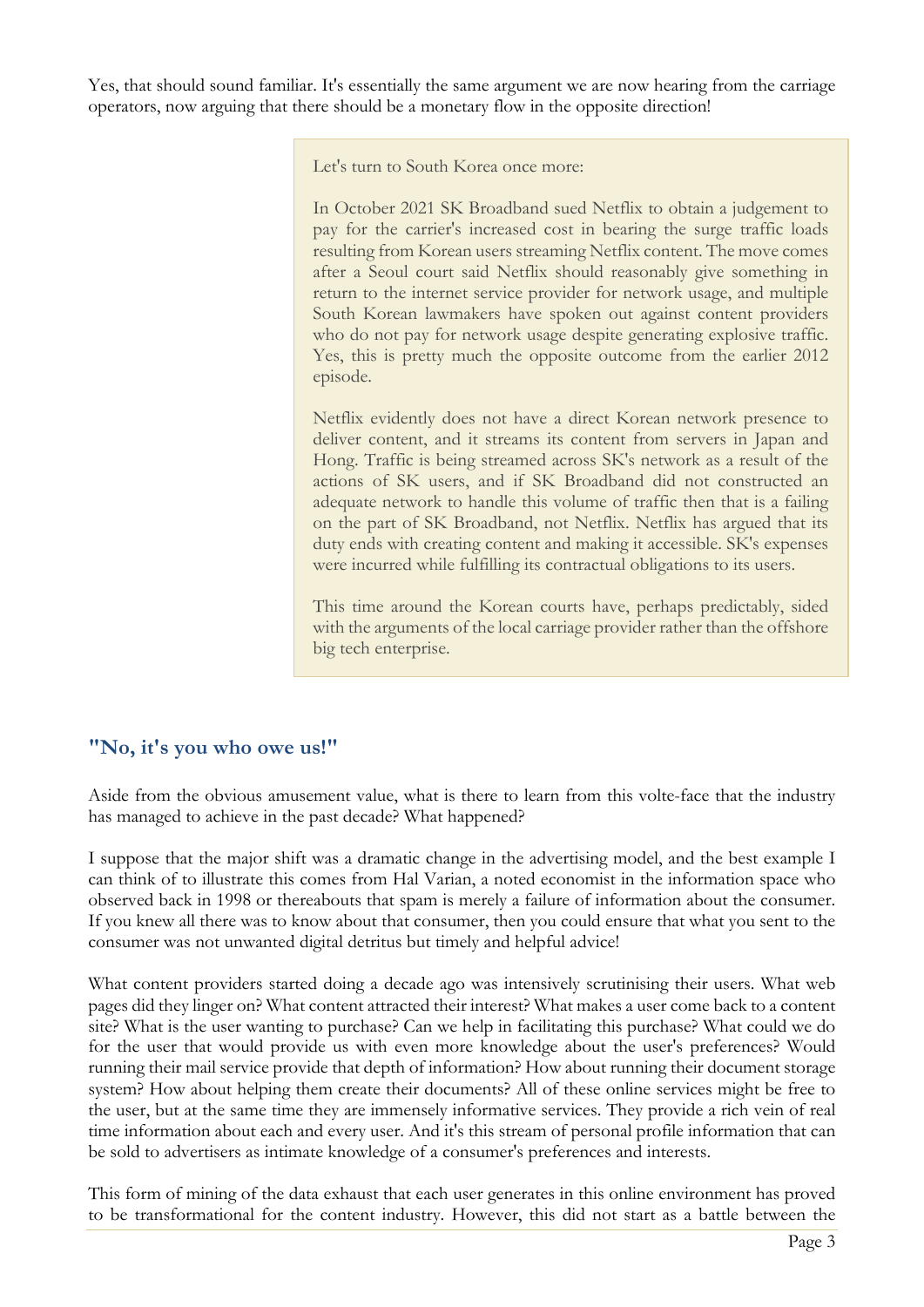carriage operators and the content providers over the money. It's been a battle within the content industry itself, where the Internet has been pitted against the historical content behemoths, the newsprint industry. At stake was what was described by Fairfax, a former newspaper publisher in Australia, as the "rivers of gold"" At stake was the newspapers' advertising revenue. And the digital content industry has comprehensively won this struggle. The factors of declining readerships, falling advertising revenues, the shrinking pool of journalists, are all visible across most of the print newspaper world. At the same time the stock prices of the hypergiants in the Internet's content factory, such as Google, continue to show an optimistic outlook.

Obviously, the content providers quickly forgot all about their earlier contretemps with the carriage operators, and quickly walked away from their previous strident demands for payment as they turned their attention to a far larger potential revenue stream. The rise in the value of the online market not only stimulated ever greater shifts to online advertising, but also reinvigorated various other forms of sponsorship of content, and even has lead to a revival of the content subscription model. Content was now not only a viable industry, but one that appeared to be growing at such a pace that it was looking as though it would soon dwarf the carriage sector in economic terms, which has indeed happened.

While the content world has latched onto a sustainable, and highly lucrative, business model, the carriage world is still largely working with a business model that is creaking and groaning with age.

The model of carriage provision was based on the general concept of statistical multiplexing - not everyone wants to communicate at exactly the same time. What this means is that if you look at an access network as a collection of "tails" that connect to consumer's home networks and a set of internal links that connect the tail concentrators to switching centres, then the internal links do not need to be configured at the same capacity as the sum of all the tails. In the age of DSL it was not uncommon to have 10,000 or more megabit DLS tail loops connected to a concentrator that used a 34Mbps trunk connection back to the network's switching infrastructure. That's a multiplexing concentration factor of 600:1.

The speed of the dedicated access tail link did not really matter in terms of the ISP's cost. What mattered was the amount of traffic that had to be carried within the ISPs network and the average distance of that traffic. Like the road system, it's not even aggregate volumes that count – it's the ability to clear the traffic during peak hours, and at these times the baseline average peak use is a critical metric. As long as this peak use profile does not shift dramatically a flat fee access model is sustainable at the current price point. But of course everything changes, and with the advent of steaming content services such as Netflix, Amazon Prime, Disney and the massive uptake of YouTube, every user is contributing to the peak load at roughly the same time, and the benefits of statistical multiplexing vaporize! The carriage operators complain that they have to beef up their capacity and spend additional money in augmenting carriage infrastructure capacity. But where are the funds to support this work? Where is the business case?

The carriage operators are now trying to make the case that their activity is financially unsustainable, much the same way as the content providers tried to make the same case a couple of decades ago. The carriage operators have been heard to argue that raising retail tariffs for the Internet would be discriminatory for their users. Discriminatory or not, the underlying observation is that having established a price point in the consumer market, it's hard for any single provider to lift their prices without dramatically losing market share, and if all the carriage operators acted in unison the consumer protection agencies and market regulators would tie them up in protracted and expensive proceeding over cartellike behaviour and abuse of market power. If it's not the user who will pay, then the choices are pretty limited.

It's no surprise that the carriage operators' attention has quickly fixated on where they believe the money is. They have turned their attention to the content industry, eyeing them off as a potential target, and they are now attempting to enlist political support to assist them in their efforts of financial extortion.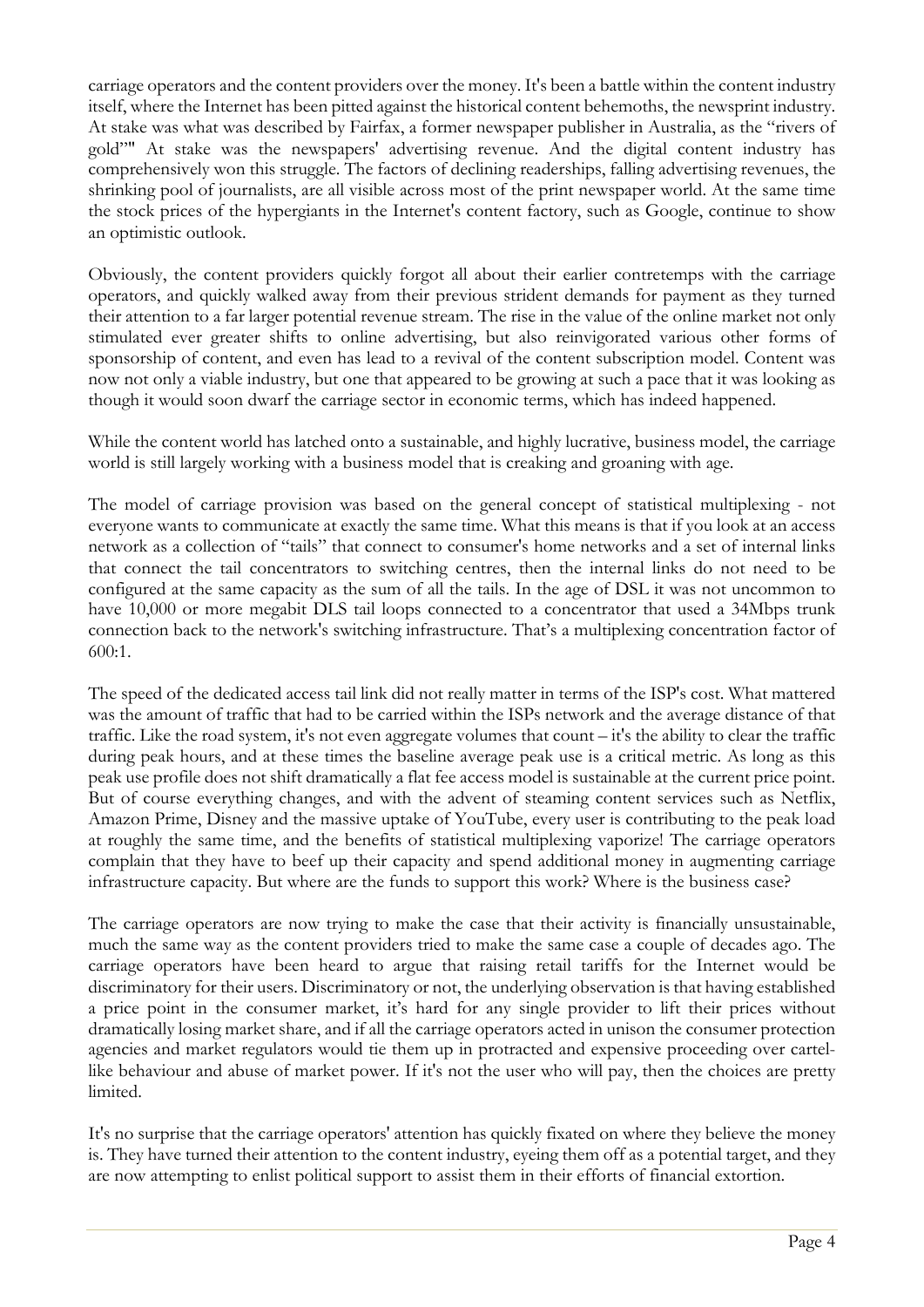Creating structural distortions in the carriage business by imposing a levy on content and passing the proceeds to the carriage providers would be as unwise now as performing the opposite structural crosssubsidy would've been ten years ago.

## **Not Everywhere, Not All Together**

I've been making sweeping generalisations about the nature of the carriage business, and these generalisations have their notable exceptions.

New Zealand is a notable case of getting many aspects of a national broadband network right! Entry level broadband fibre plans are now positioned at 300Mbps up/100Mbps down (which is a higher speed than all the generally available consumer plans in Australia's NBN network!). That's just the entry level service and an New Zealand consumer may opt to up that to a 1Gbps/500Mbps service or a symmetrical 2G, 4G or 8G service on XGSPON).

Of course, the clock speed of the tail loop and the throughput of the delivered service can differ markedly, and the NZ Commerce Commission publishes regular reports on achieved performance. (https://comcom.govt.nz/regulated-industries/telecommunications/monitoring-the-telecommunicationsmarket/monitoring-new-zealands-broadband/Reports-from-Measuring-Broadband-New-Zealand). It's not stopping here, and 25G retail access services appear to be coming from one of the broadband suppliers, Chorus.

It appears that in New Zealand the carriage providers are providing a sustainable service that can stream multiple 4K video streams to each subscriber without incurring a catastrophic level of congestion collapse. There is no hint of forcing Netflix to pay, in indeed many of the retail offerings in New Zealand bundle Netflix into the broadband package.

Australia has not been as effective in its broadband deployment, and the saga of deployment of fibre optic cable was savagely derailed with a change of government and political direction to recycle the ageing copper loop infrastructure and use VDSL2 copper tails and a fibre to the kerb model. While the government of the day was keen to take the fight to Big Tech, as was seen in their somewhat ill-conceived effort to respond to the pressure from the Murdoch press and force the content integrators to pay the local news content generators for their content, there has been no visible activity from the domestic carriage industry to mount a comparable extortion campaign to get the content streamers to contribute to the costs of carriage.

At the same time, a number of European carriage providers appear to be adopting the Korean line of argument and putting pressure on the policy makers for measures to force content streamers to pay to have their content streamed to users. Their argument appears to be that these content streaming models have placed undue pressure on the carrier's infrastructure investment models and the carrier is left with the incremental costs of infrastructure upgrades while the content provider is reaping the commercial benefit. (https://www.etno.eu/news/all-news/8-news/742-8-questions-fair-contribution.html)

These representations relating to the supposed parasitic activities of big tech enterprises appear to have struck a sympathetic chord at the EU and in May the EU's Commissioner for Competition, Margrethe Vestager, noted a need to consider the broader issue of a "fair contribution to telecommunications networks." A study released by ETNO at the time noted that the "big 5" (Alphabet, Facebook, Netflix, Apple, Amazon and Microsoft) collectively accounted for more that 56% of all Over the TOP (OTT) network traffic, and are implying that they have not contributed their "fair share" of the costs of infrastructure to handle that volume of traffic.

## **Be careful what you ask for**

But would such a move to force these tech giants to pay necessarily create beneficial outcomes?

If the larger tech companies can effectively purchase a preferred position within the carriage regime what is left of the essential concepts of network neutrality and lower barriers for competitive entrants? At what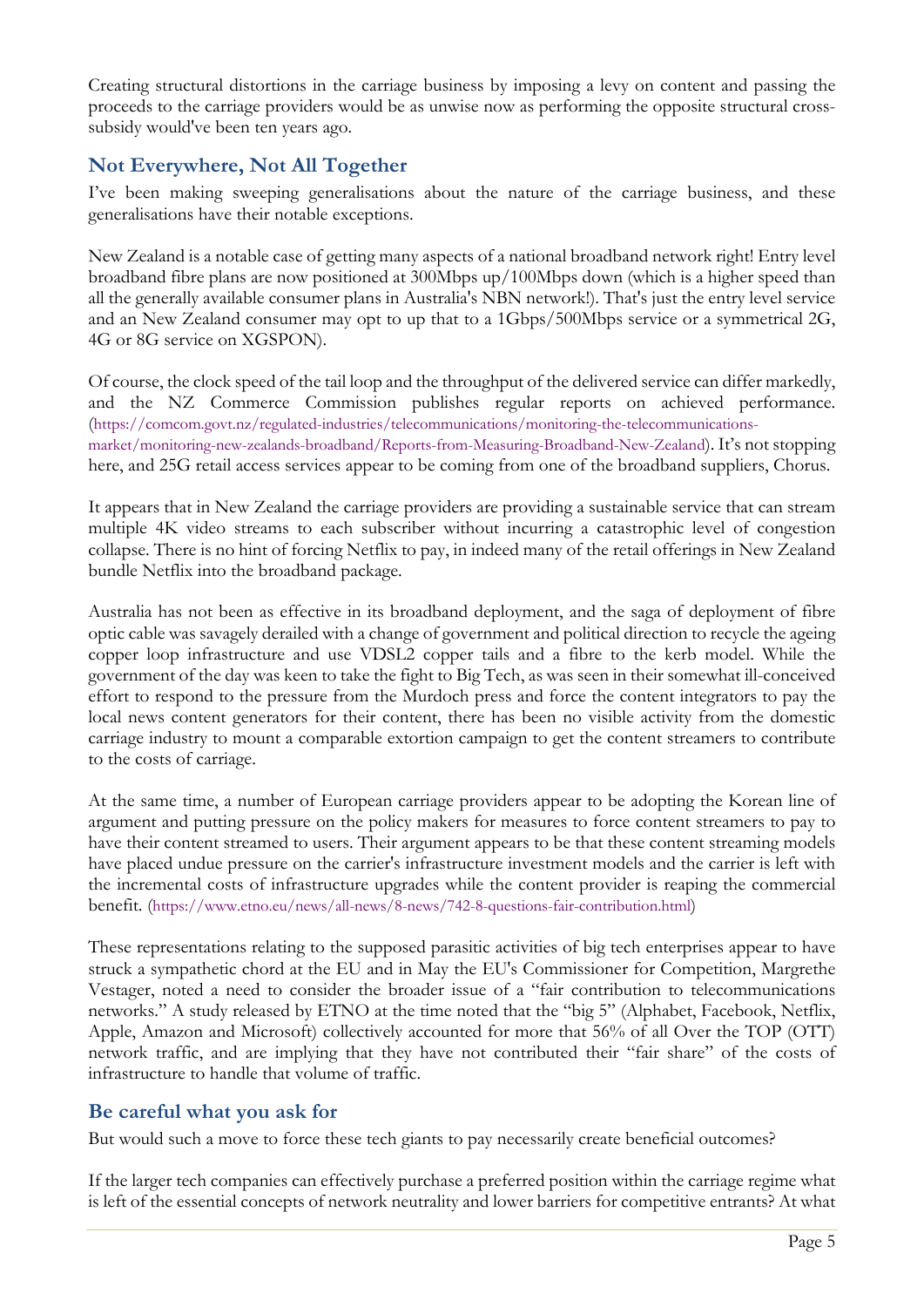point would the interests of the large carriage providers and the largest of the content providers converge and thereby create an even larger monolithic cartel right at the core of the digital environment? If it's already challenging to deal with the digital behemoths in our world, how much harder could it get if they literally swallowed up the entire carriage sector?

Passing the entire body of the public communications sector into the hands of the private sector has been a mixed blessing. Deregulation has certainly dismantled the gouging and bloated monopoly of the telephone companies and unleashed a wave of new digital services that have been far more cost effective and far more versatile. But at the same time, we've created a new collection of digital enterprises that are de facto monopolies in their chosen activity sectors. The difference is that these new giants are transnational and pose major challenges to various national regulatory regimes.

The questions I can't help but ask myself is: How has New Zealand been able to create a high performance digital broadband infrastructure that is able to meet and often exceed consumer expectations in terms of price and performance? And at the same time why are we hearing tales of despair from ETNO in Europe that some major carriage operators are claiming that they are finding further investment in broadband infrastructure so challenging?

The way in which New Zealand divested itself of the public telephone company, while retaining a level of public interest in the basic provision of broadband infrastructure is perhaps a major factor here. The use of public sector funds as seed capital offsets some of the issues that are experienced in fully privatised communications enterprises. The problem is that capital intensive infrastructure operations tend to have low rates of return, and most operators would prefer to invest their capital into activities that offer a far higher rate of financial return. Mobile services, for example, have generally been seen as being a more attractive investment, while broadband cable infrastructure tend to be a far more mundane option. The experience in both the Australian and New Zealand markets has been that in relieving some of these infrastructure capital investment pressures from the private sector, the result of this form of public sector engagement has been one that appears to be a more responsive and capable carriage sector that is better positioned to keep pace of the evolving broadband requirements of the user base.